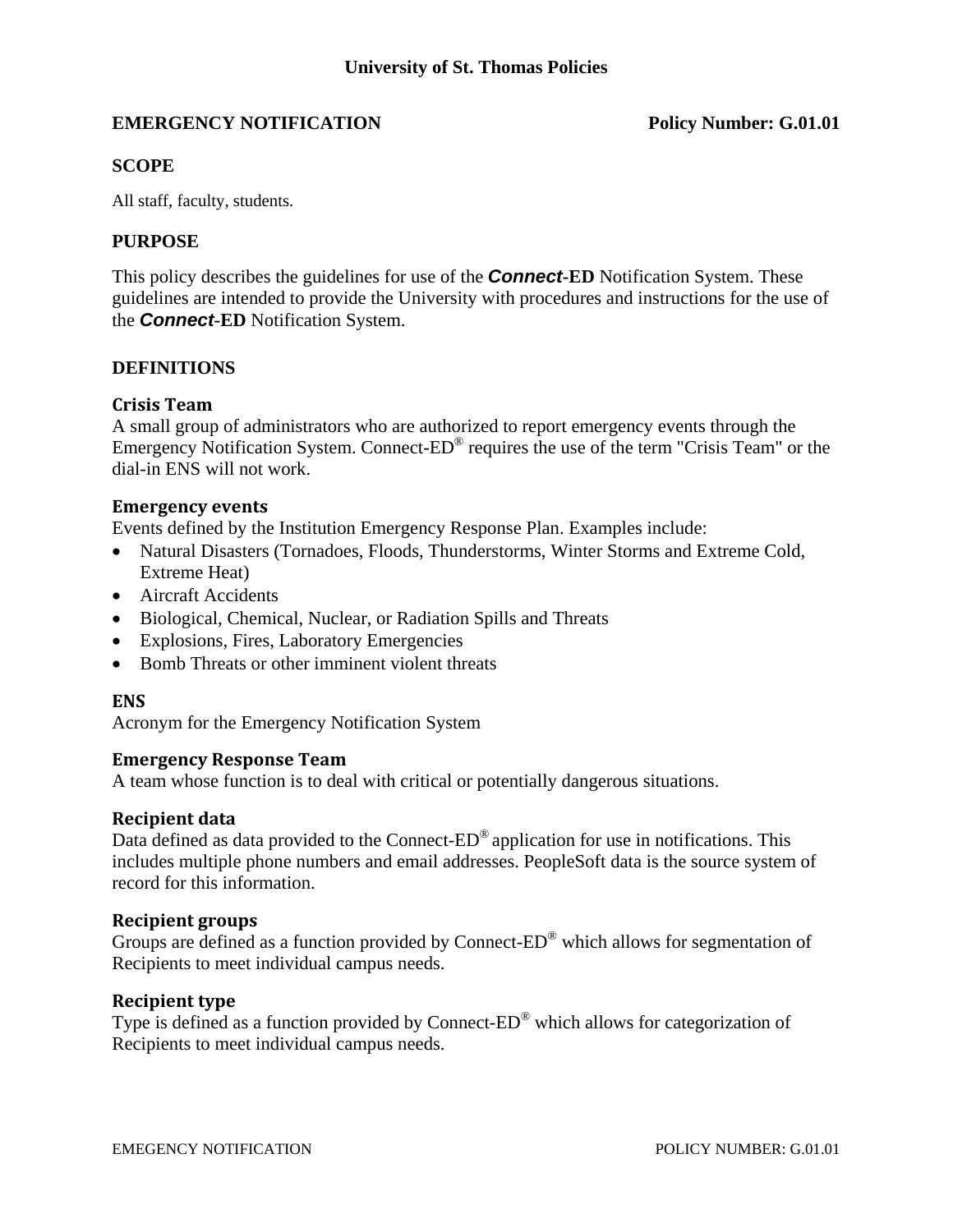## **Routine emergencies**

Routine emergencies are defined as emergencies impacting an individual or small group of individuals. Examples include: medical emergencies, contact with a hazardous material, and individual criminal activity (theft, assault or other violent act). The use of this system for routine emergencies reduces its effectiveness in a real emergency; therefore this system will used for emergency use only.

## **Routine utility failures**

Routine utility failures are defined as a failure of a utility service impacting a specific building or small area of the campus. Examples include: localized fire alarm, building power outage, elevator failure, plumbing or steam line failure. The use of this system for routine utility failures reduces its effectiveness in a real emergency; therefore this system will used for emergency use only.

# **POLICY/PROCEDURE**

## 1. **Appropriate Use of Connect***-ED***® Emergency Notification System (ENS)**

 The *Connect-***ED**® service is used to transmit brief urgent messages to a large segment of UST's population as quickly as possible. The use of this system during a declared campus state of emergency must be authorized by a member of the Crisis Team.

 It is strongly recommended that this system be used only for unplanned Emergency events which have the potential to affect the entire campus. The use of this system for planned events, Routine emergencies and Routine utility failures reduces its effectiveness in a real emergency. Use of this system for specific building closures which impact a subset of the campus is also discouraged.

Emergency notifications may include but are not limited to:

- Bomb threats or other imminent violent threats
- Fire alarms, natural gas leaks and hazardous spills affecting the entire campus
- Building evacuations and lock downs affecting the entire campus
- Biological or pandemic emergency notifications
- Natural disasters
- Power outages and utility failures resulting in an imminent threat
- Campus closure due to declared civil emergency
- Severe Weather

# **2. Access Control**

# A. Crisis Team

 The Crisis Team is defined as a small group of administrators who are authorized to report emergency events through the Emergency Notification System. The primary and backups are as follows:

| Director of Marketing | Primary |
|-----------------------|---------|
| Communications        |         |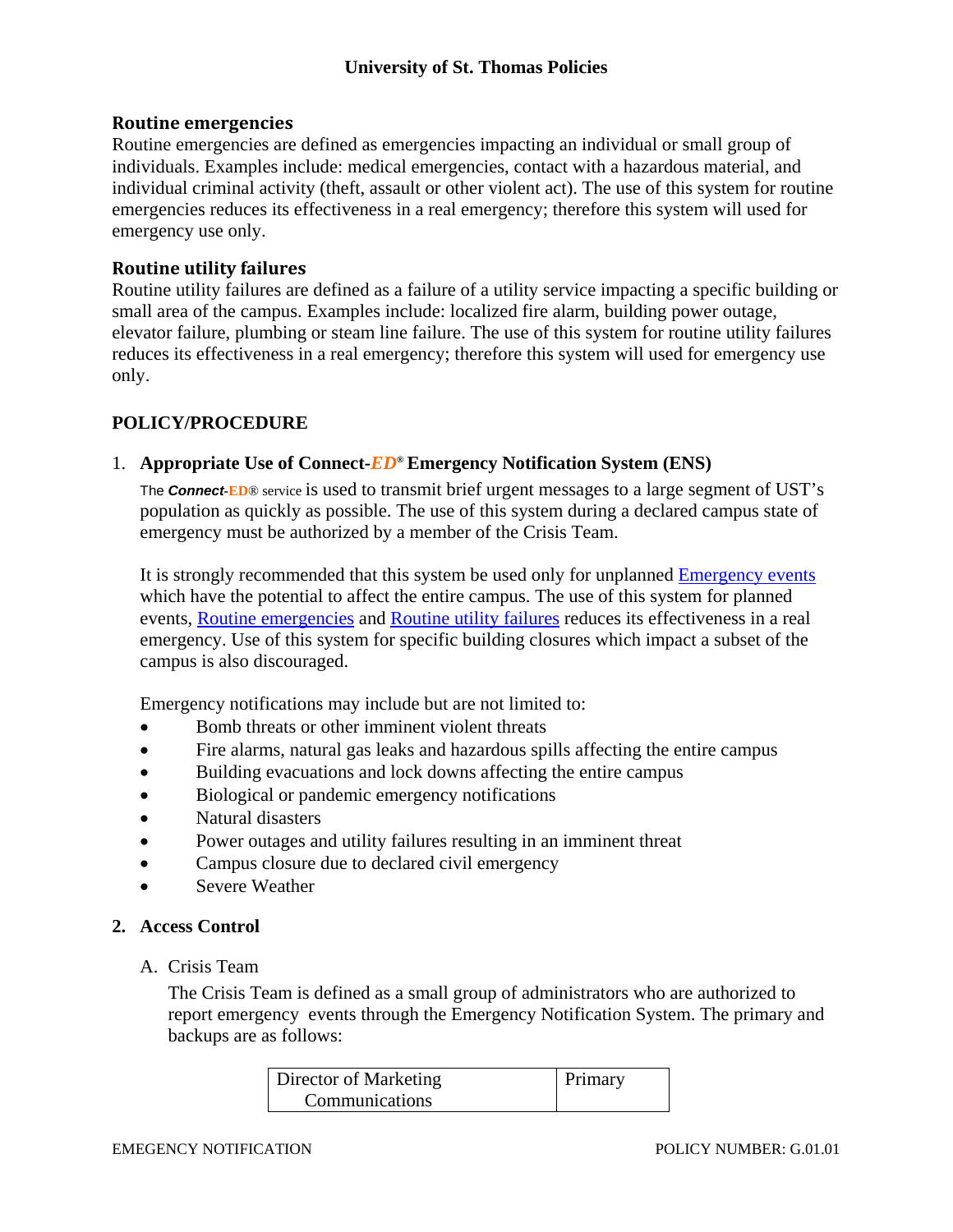# **University of St. Thomas Policies**

| President                         | Backup |
|-----------------------------------|--------|
| Vice President of Student Affairs | Backup |
| Vice President of Information     | Backup |
| Technology                        |        |
| Chief of Security                 | Backup |

 The Director of Administrative Computing and Institutional Research and Director of Central Computer Services are responsible for the Crisis Teams' credentials/access to the system.

# B. Training Requirements

 The Crisis Team will attend training twice a year prior to the start of the fall and spring semesters. During training each member will practice sending messages to the team members.

# **3. Connect-ED® Recipient Data**

 The Office of Administrative Computing and Institutional Research will provide both initial load and nightly updates of Recipient data. PeopleSoft has been selected as the source system of record for Recipient data for Connect-ED<sup>®</sup>.

# A. Recipients

 Recipients are defined as currently employed faculty and staff and currently enrolled students.

# B. Recipients Types

The current Recipient types defined in Connect-ED<sup>®</sup> are:

- $\bullet$  All
- Student
- Faculty (Full and Part-time)
- Staff (Full and Part-time)

# C. Recipients Groups

 The recipient groups are defined as a specific subset of recipients of any type. The current recipient groups defined in Connect-ED® are:

• Group 1: Crisis Team

 The Crisis Team recipients will include the following people: President, Special Assistant to the President and Vice President for Information Technology, Vice President for Enrollment Management and Marketing, Director of Marketing Communications, and Director of Campus Security.

• Group 2: Emergency Response Team (ERT) The ERT recipients will include the following people: President, Vice President for Academic Affairs, Special Assistant to the President and Vice President for Information Technology, Vice President for Student Affairs, Vice President for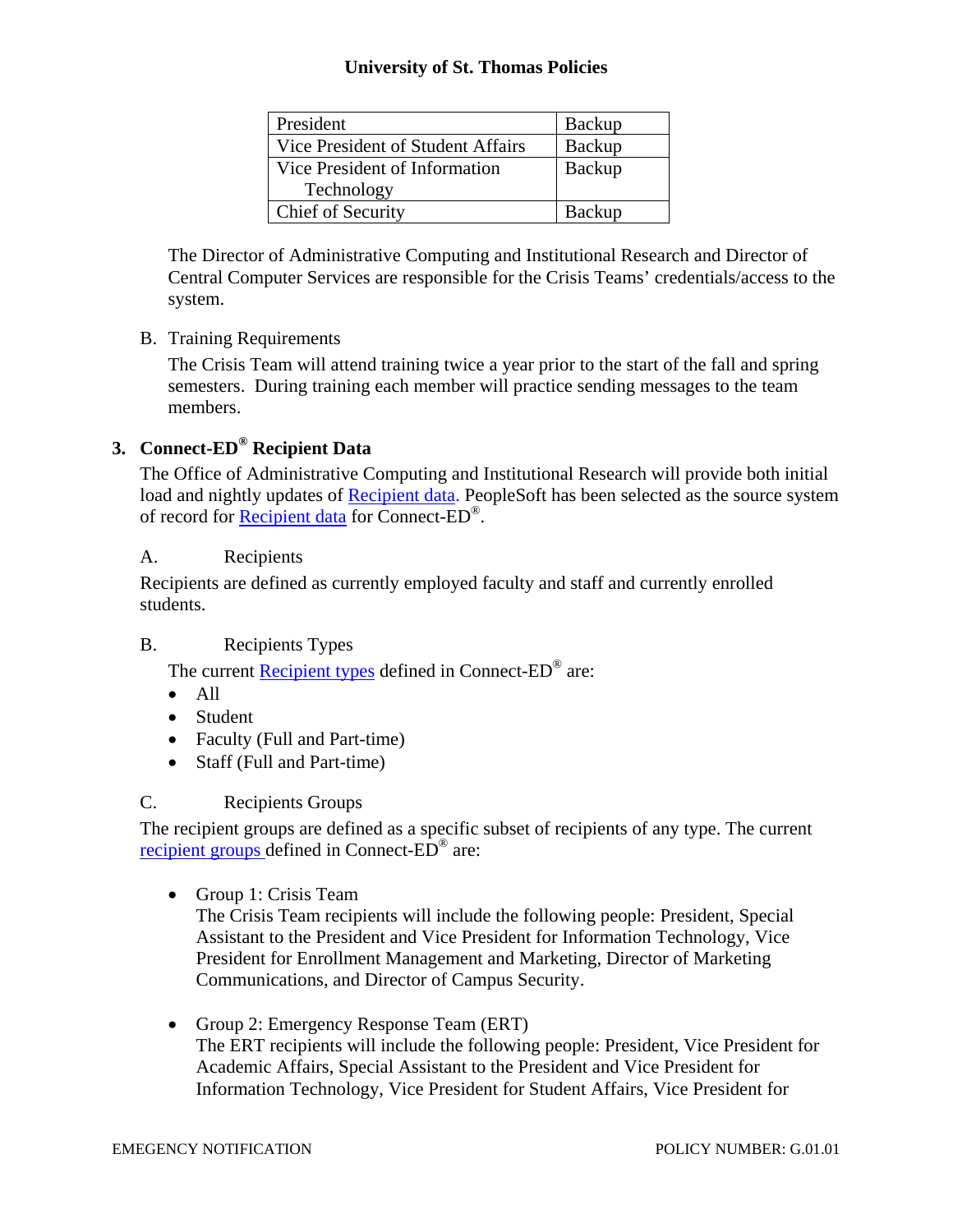# **University of St. Thomas Policies**

Marketing and Enrollment Management, Vice President for Finance, Vice President for Institutional Advancement, Director of Central Computing Services, Director of Campus Security, Campus Security Sergeant, Director of Technology Support Services, Dean of Students, Director of Residence Life, Director of Administrative Computing and Institutional Research, Assistant Vice President of Campus Life, Assistant Vice President of Facilities Operations, Executive Director of Counseling and Disability Services, Registrar and Dean of Academic Records, Director of Marketing communications, Director of Network and Campus Computing, Associate Vice President of Administrative Services.

## D. Updating Recipient Data - DATA MAPPING

Below are the data elements mapped from the PeopleSoft database to Connect-ED.

| <b>Connect-ED</b><br>Data |                                 |                      |
|---------------------------|---------------------------------|----------------------|
| <b>Elements</b>           | <b>PeopleSoft Data Elements</b> |                      |
|                           | <b>Students</b>                 | <b>Staff/Faculty</b> |
| HomePhone                 | <b>HOME</b>                     | <b>HOME</b>          |
| WorkPhone                 | <b>BUSN</b>                     | <b>CAMPUS</b>        |
| MobilePhone               | <b>CELL</b>                     | <b>CELL</b>          |
| HomeAlternate             | <b>OTHER</b>                    | <b>OTHER</b>         |
| WorkAlternate             | N/A                             | <b>BUSN</b>          |
| MobileAlternate           | N/A                             | N/A                  |
| PrimaryPhone              | <b>HOME</b>                     | <b>HOME</b>          |
| TTYPhone                  | <b>TTY</b>                      | <b>TTY</b>           |
| EmailAddress              | <b>CAMPUS</b>                   | <b>CAMPUS</b>        |
| EmailAddressAlt           | <b>HOME</b>                     | <b>HOME</b>          |
| <b>SMSAddress</b>         | TXT                             | TXT                  |

# E. Opt Out Process

 Opt Out functionality is NOT currently available to recipients at this time due to the nature of emergency notifications.

#### **4. Process for Utilizing Emergency Notification System**

- A. Planning Emergency Notification
	- Prepare emergency notifications in advance in writing only.
	- It is NOT recommended that emergency messages be pre-recorded in the Connect-ED <sup>®</sup> application in advance; as it is very, very easy to accidentally send these messages.
	- Train Crisis Team two times per year.
	- Conduct regular tests of the Emergency Notification System.
	- Publish information about the Emergency Notification System on www.stthom.edu and myStThom and update as appropriate.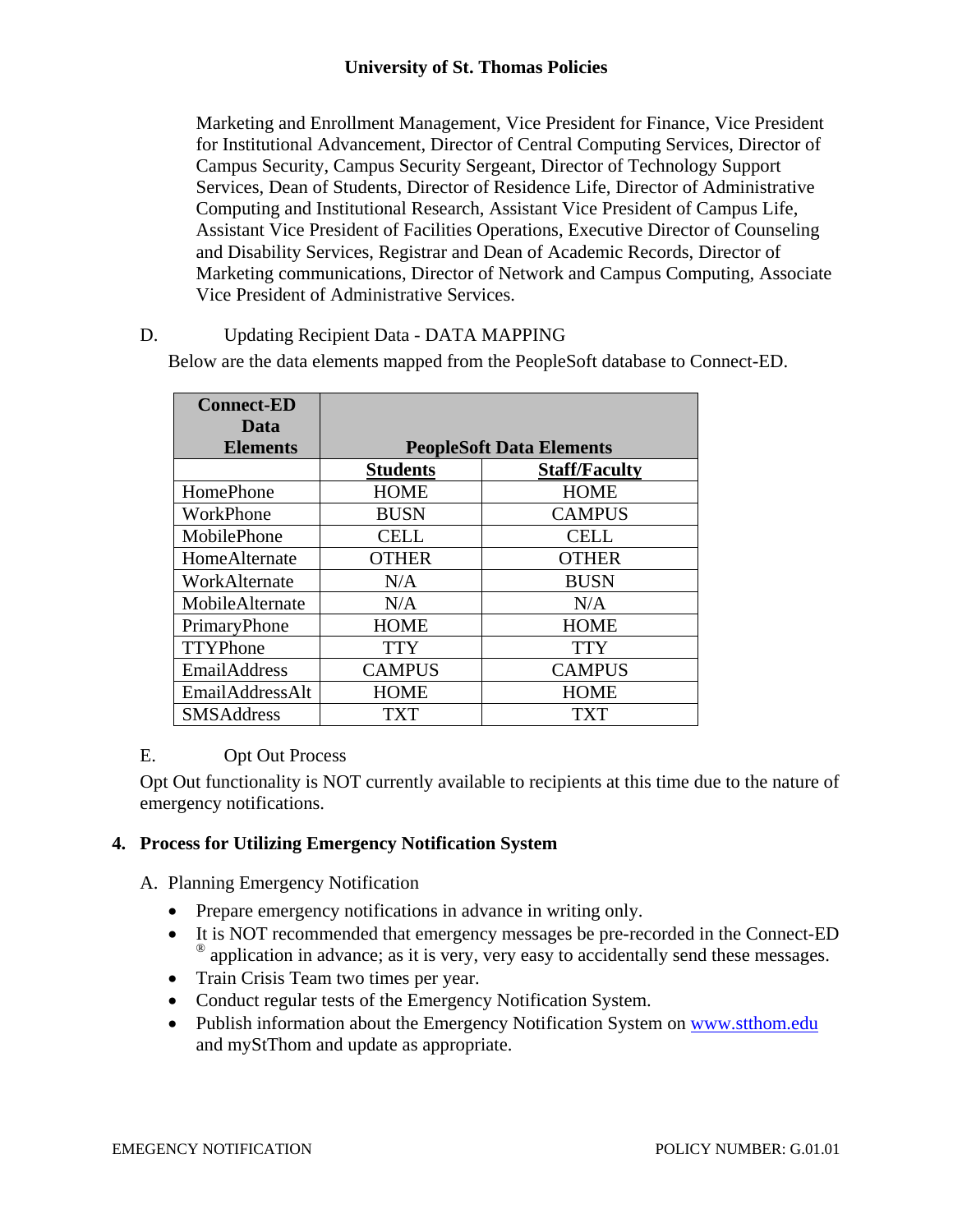- B. Sending Emergency Notification Message
	- Only initiate the Emergency Notification System based on requests from authorized personnel.
	- Call and/or notify as many of Crisis Team together.
	- Call a meeting with Emergency Response Team, if necessary.
	- There are 2 mechanisms for sending out emergency notifications: web-based and phone-based. Connect-ED ® users can immediately evacuate if required and initiate the message via phone. If sent by phone, please note recipients will receive the message on their phones only. Email and SMS/text messages will not be sent.
- C. Evaluating Emergency Results
	- Evaluate notification results after emergency notification.
	- Be prepared for feedback both positive and negative.
	- Have a Recipient Data Update Process in place and communicate it within your Emergency Results Email.
	- Share results with Senior Administration, Crisis Team and Emergency Response Team.
	- Communicate to all recipients of the emergency notification after evaluation of the results.